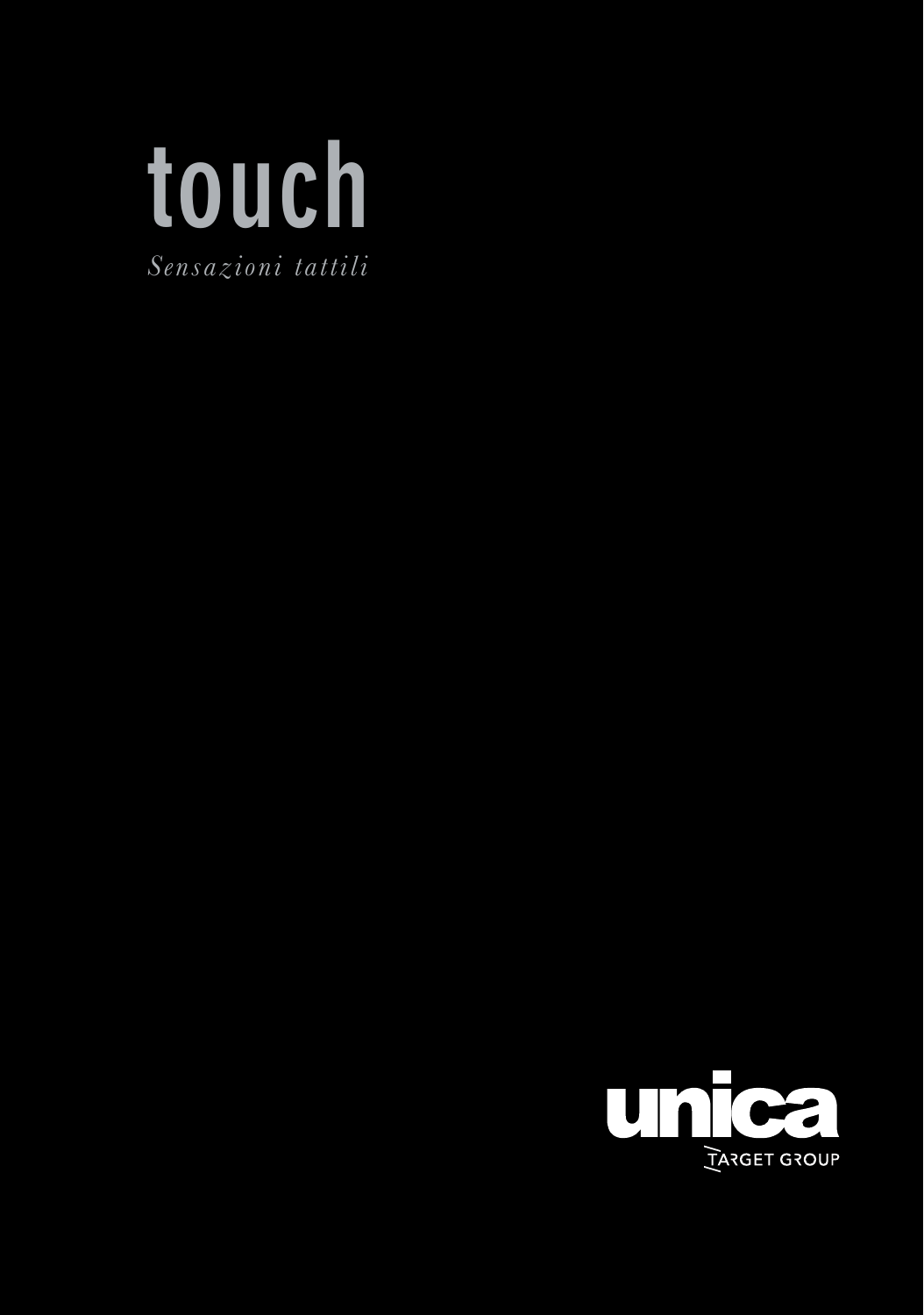

Volevamo realizzare una collezione che risaltasse la ceramica, il suo spessore, la sua matericità. Volevamo realizzare un design semplice, attuale che creasse scenografie eleganti e sofisticate. In un gioco equilibrato di lucido e satinato, nasce la serie TOUCH, proposta in una gamma cromatica di sette tinte tono in tono e a contrasto, declinata in 2 formati 20x20cm e 60x60cm.

Eleganza, stile e contemporaneità... tutto in un solo TOUCH.

*Our wish was to create a collection which could enhance all the beauty*  of ceramics, fortifying and embellishing the richness of the structure. We *wished for a simple and up to date design, which could create fashionable and sophisticated atmospheres.*

*Our Touch collection, playfully and perfectly balanced between glossy and matt, is proposed in 7 variants, 3 colours in contrast and 4 colours tone on tone. T he collection develops in 3 patter ns, and 2 sizes to choose from; 20x20cm/8"x8" and 60x60cm/24"x24". Elegance, style and contemporaneity…all in a single TOUCH.*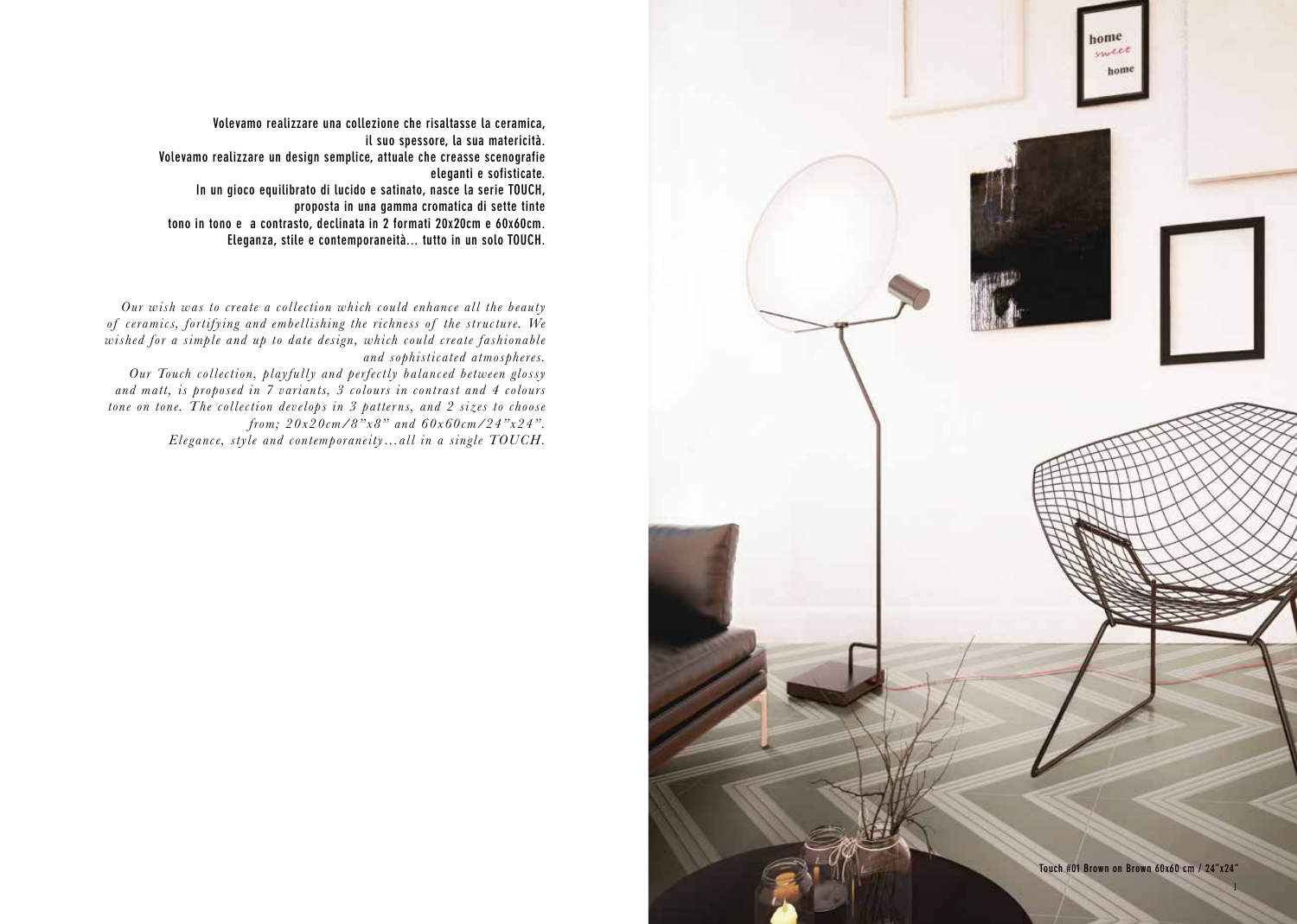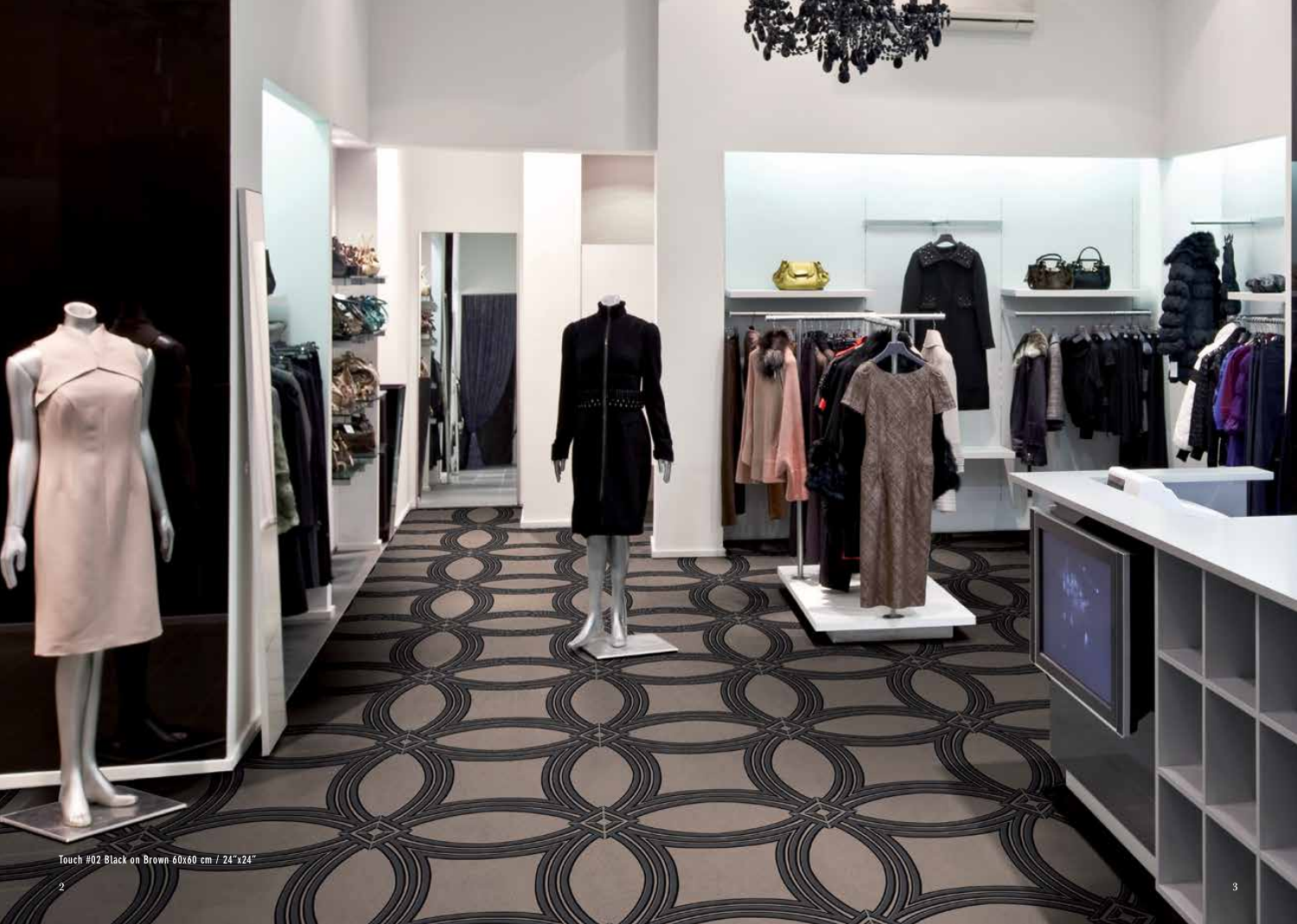

 $\ddot{\mathbf{v}}$ 

Touch #06 Grey on Grey 20x20 cm / 8"x8" Touch #05 Black on White 20x20 cm / 8"x8"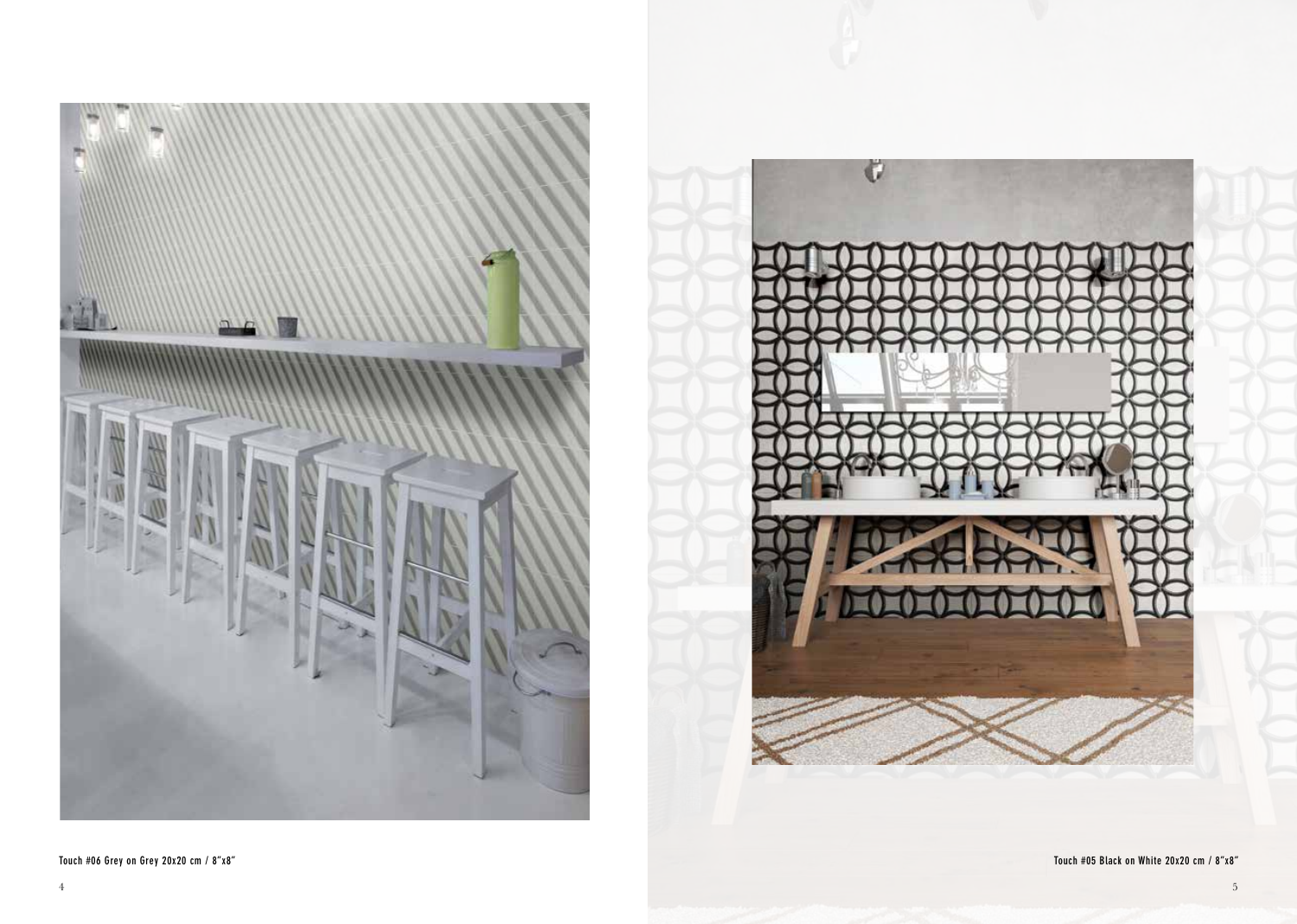## touch



Spessore 1 cm  *Thickness 1 cm / 0,39"*



Touch #01 60x60 cm / 24"x24" available in all colours



Touch #02 60x60 cm / 24"x24" available in all colours



Touch #03 60x60 cm / 24"x24" available in all colours

Base tile White 20x20cm / 8"x 8" 60x60cm / 24"x 24"





20x20cm / 8"x 8" 60x60cm / 24"x 24"



Base tile Grey 20x20cm / 8"x 8"





Touch #04 Black on White 20x20 cm / 8"x8"







Touch #06 Black on Brown 20x20 cm / 8"x8"

Touch #05 Black on Brown Touch #04 Black on Brown 20x20 cm / 8"x8" 20x20 cm / 8"x8"







Touch #06 Black on Grey 20x20 cm / 8"x8"

Touch #05 Black on Grey Touch #04 Black on Grey 20x20 cm / 8"x8"





20x20 cm / 8"x8"

20x20 cm / 8"x8"



20x20 cm / 8"x8"

Touch #06 Black on Black Touch #05 Black on Black Touch #04 Black on Black 20x20 cm / 8"x8"



Touch #06 White on White Touch #05 White on white 20x20 cm / 8"x8" 20x20 cm / 8"x8"

Touch #04 White on White 20x20 cm / 8"x8"





Touch #05 Grey on Grey 20x20 cm / 8"x8"

Touch #06 Brown on Brown Touch #05 Brown on Brown Touch #04 Brown on Brown 20x20 cm / 8"x8" 20x20 cm / 8"x8"





Touch #06 Grey on Grey 20x20 cm / 8"x8"

Touch #04 Grey on Grey 20x20 cm / 8"x8"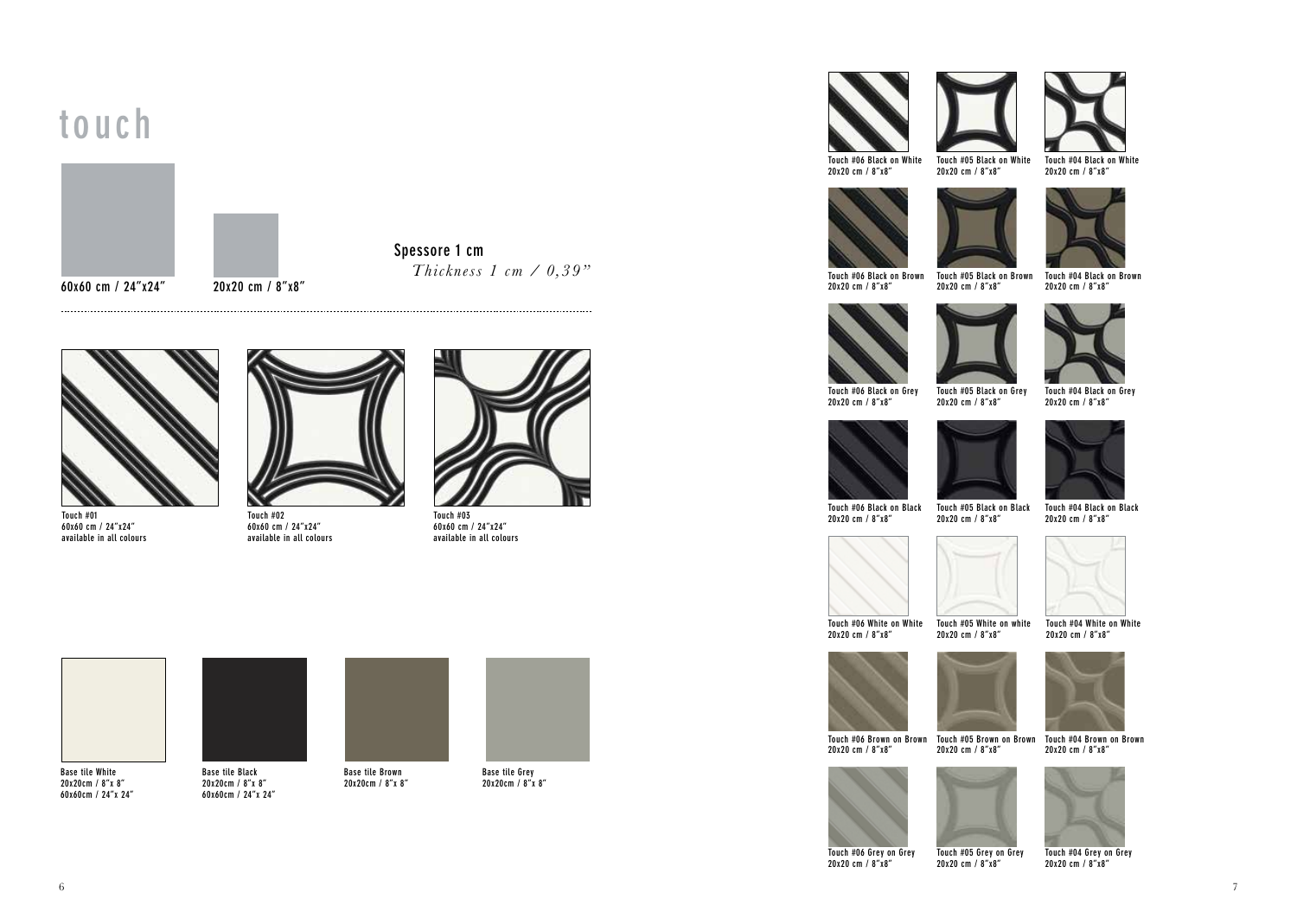

## touch

Caratteristiche tecniche\_Pesi e imballi  *Technical Features\_Weights and packging*

|                                     |                                          |                                       |                              | 혼                                      |                                                                | 壁                                                                                                                                            |                                  |                                                     |
|-------------------------------------|------------------------------------------|---------------------------------------|------------------------------|----------------------------------------|----------------------------------------------------------------|----------------------------------------------------------------------------------------------------------------------------------------------|----------------------------------|-----------------------------------------------------|
| <b>TECHNICAL</b><br><b>FEATURES</b> | <b>RESISTANCE TO</b><br><b>CHEMICALS</b> | <b>RESISTANCE TO</b><br><b>STAINS</b> | <b>WATER</b><br>ABSORPTION % | BENDING<br><b>STRENGTH</b>             | SKID<br>RESISTANCE                                             | <b>RESISTANCE TO</b><br>ABRASION                                                                                                             | <b>FROST</b><br>RESISTANCE       | <b>THERMAL</b><br><b>SHOCK</b><br><b>RESISTANCE</b> |
| <b>TOUCH</b>                        | <b>GA GLA GHA</b><br>ISO 10545.13        | <b>CLASSE 5</b><br>ISO 10545.14       | ≤0.5%<br>ISO 10545.3         | $>$ 35N/mm <sup>2</sup><br>ISO 10545.4 | R9<br><b>DIN 51130</b><br>B0T3000<br>ANSI A<br>137.1:2012>0.42 | <b>CLASSE 3 PEI ON</b><br>BROWN<br><b>BLACK ON BLACK</b><br>4 PEI ON GREY<br>BLACK ON WHITE<br>5 PEI WHITE ON<br><b>WHITE</b><br>ISO 10545-7 | <b>RESISTANT</b><br>ISO 10545.12 | RESISTANT<br>ISO 10545.9                            |

|  | <b>TOUCH</b><br>COLLECTION         | PEZZI/PCS | MQ/SCATOLA<br>SQM/BOX | <b>KG NETTO</b><br>NET KGS | SCATOLE<br>BOXES | <b>MO/PALLET</b><br>SQM/PALLET | KG NETTO<br>NET KGS |
|--|------------------------------------|-----------|-----------------------|----------------------------|------------------|--------------------------------|---------------------|
|  | <b>TOUCH</b><br>20X20 cm / 8"x8"   | 0         | 0,36                  | 8                          | 114              | 41.04                          | 912                 |
|  | <b>TOUCH</b><br>60x60 cm / 24"x24" | n         | 0,72                  | 17                         | 40               | 28,80                          | 680                 |

Peso paletta legno / *Wooden pallet weight* 22kgs